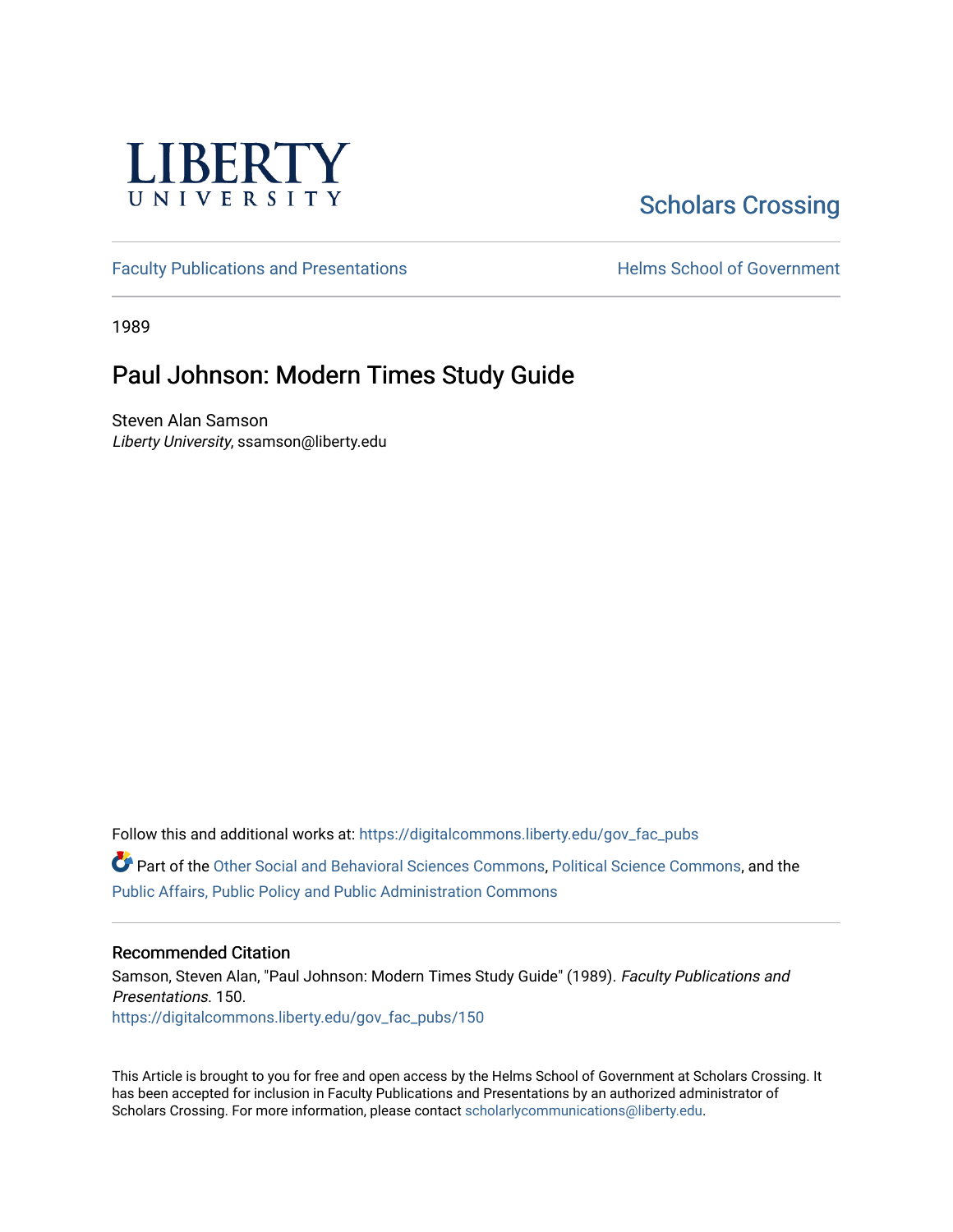## **PAUL JOHNSON: MODERN TIMES STUDY GUIDE, 1985-1989 Steven Alan Samson**

## **CHAPTER 1: A RELATIVISTIC WORLD**

## A. THEORY OF RELATIVITY (1-5)

- 1. Albert Einstein
- 2. Red shift test
- 3. Unintended consequence: relativism
- 4. Einstein and the indeterminacy principle
- 5. Dual impact of great scientific innovators
- B. SIGMUND FREUD (5-8)
	- 1. Psychoanalysis as an alternative to heroic methods
	- 2. Havelock Ellis
	- 3. Freud as a messianic ideologue
	- 4. Freud's Gnosticism
	- 5. Freud's neologisms (Oedipus complex, death instinct)
- C. CULTURAL REVOLUTION (8-10)
	- 1. Anti-hero (Proust, Joyce)
	- 2. Marxism
	- 3. Personal conscience and guilt dismissed as a mere safety device
	- 4. Vision of moral anarchy (Yeats)
	- 5. Cultural pessimism (Nordau, Lombroso, Spengler, Conrad)
	- 6. Death of the idea of progress (Bury)

## D. STATISM AND OUTRAGED RIGHTEOUSNESS (14-17)

- 1. Destructive capacity of the state
- 2. Magnification of the state (Russia, Germany, France)
- 3. American corporatism (Wilson, Croly, Van Hise, Dewey)

## E. EUROPE'S EXPERIENCE WITH PEACE SETTLEMENTS (17-18)

- 1. Peace of Westphalia, 1648
- 2. Congress of Vienna, 1815
- 3. Peace by *dictat*

## F. EUROPEAN YOUTH (18-19)

- 1. Youth movement
- 2. Popularity of the war
- G. DISILLUSIONMENT AND DEFEAT (19-20)
	- 1. Kaiser ousted
	- 2. Emperor abdicated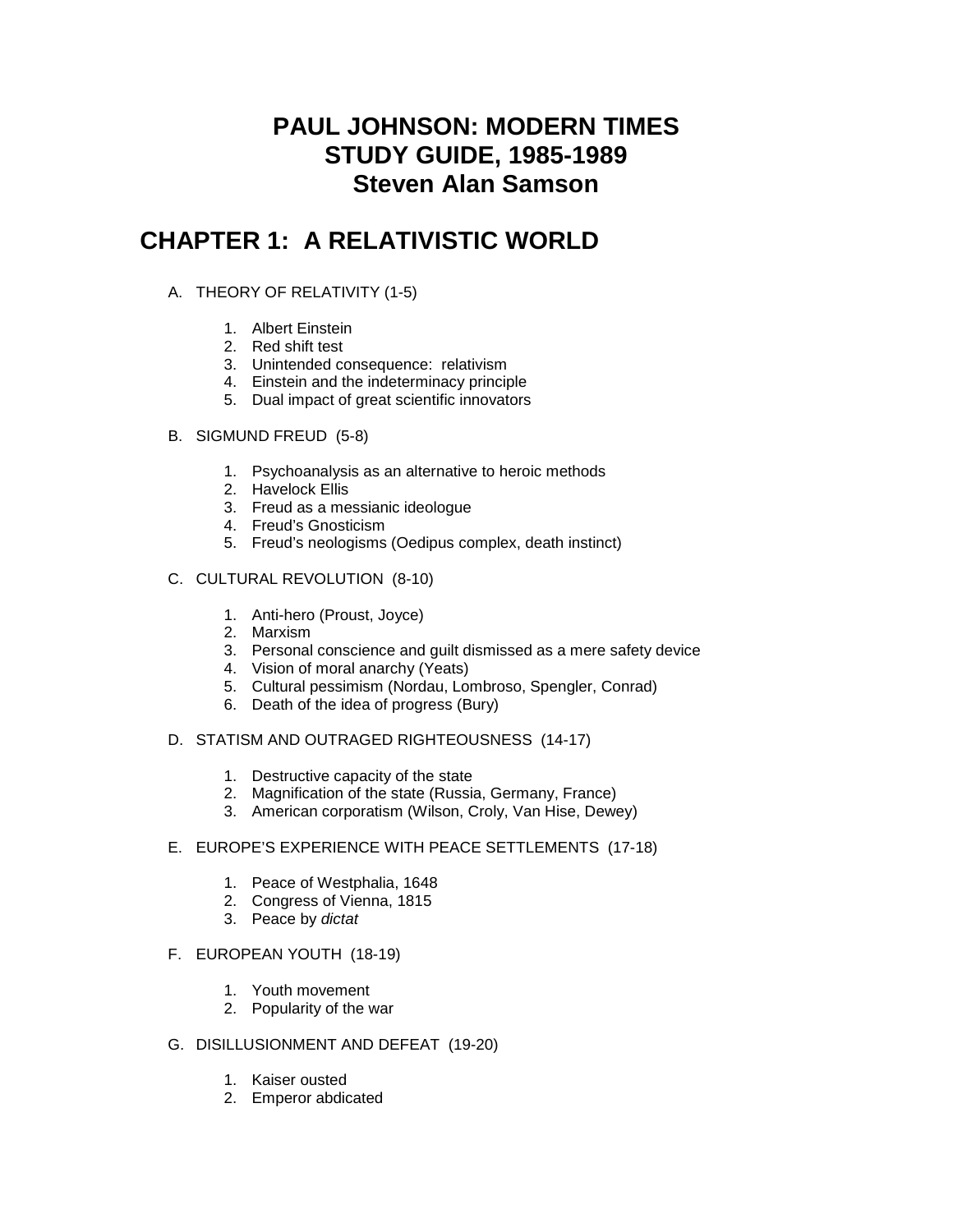- 3. Czar's family murdered
- 4. Sultan shaken

#### H. DISSOLUTION OF DYNASTIC AND PROPRIETARY EMPIRES (20-22)

- 1. Prewar religious and dynastic allegiance
- 2. Substitution of nationalism and irredentism

#### I. WOODROW WILSON'S FLAWED IDEALISM (22-27)

- 1. 23 pronouncements
- 2. Ludendorff's gambit
- 3. The "Commentary"
- 4. Design-less peace conference
- 5. Consequences of his blunders
- 6. German distress
- J. DISSENSION (27-30)
	- 1. End of entente cordiale
	- 2. William Bullitt
	- 3. John Maynard Keynes
	- 4. Bloomsbury Group
	- 5. Keynes's Economic Consequences
- K. LEAGUE OF NATIONS (30-32)
	- 1. Authors of the League concept (Phillimore, Cecil)
	- 2. Critique of the League concept (Hankey, Crowe)
	- 3. Wilson's sponsorship of the League
	- 4. "Strong Reservationists"
- L. WOODROW WILSON'S MESSIANISM (32-35)
	- 1. Making the world safe for a quasi-religious democracy
	- 2. Arrival of Keynes' book
	- 3. Flaws in the League
- M. ECONOMIC CONSEQUENCES (35-36)
	- 1. Hyperinflation
	- 2. Debt owed to the United States
	- 3. German default
- N. NATIONALIST MOVEMENTS (36-38)
	- 1. Austria-Hungary
	- 2. War ushered in a period of unprecedented violence
	- 3. Minor wars
- O. INTERNAL PROBLEMS (38-41)
	- 1. Poland
	- 2. Czechoslovakia
	- 3. Yugoslavia
	- 4. Irreconcilable nationalisms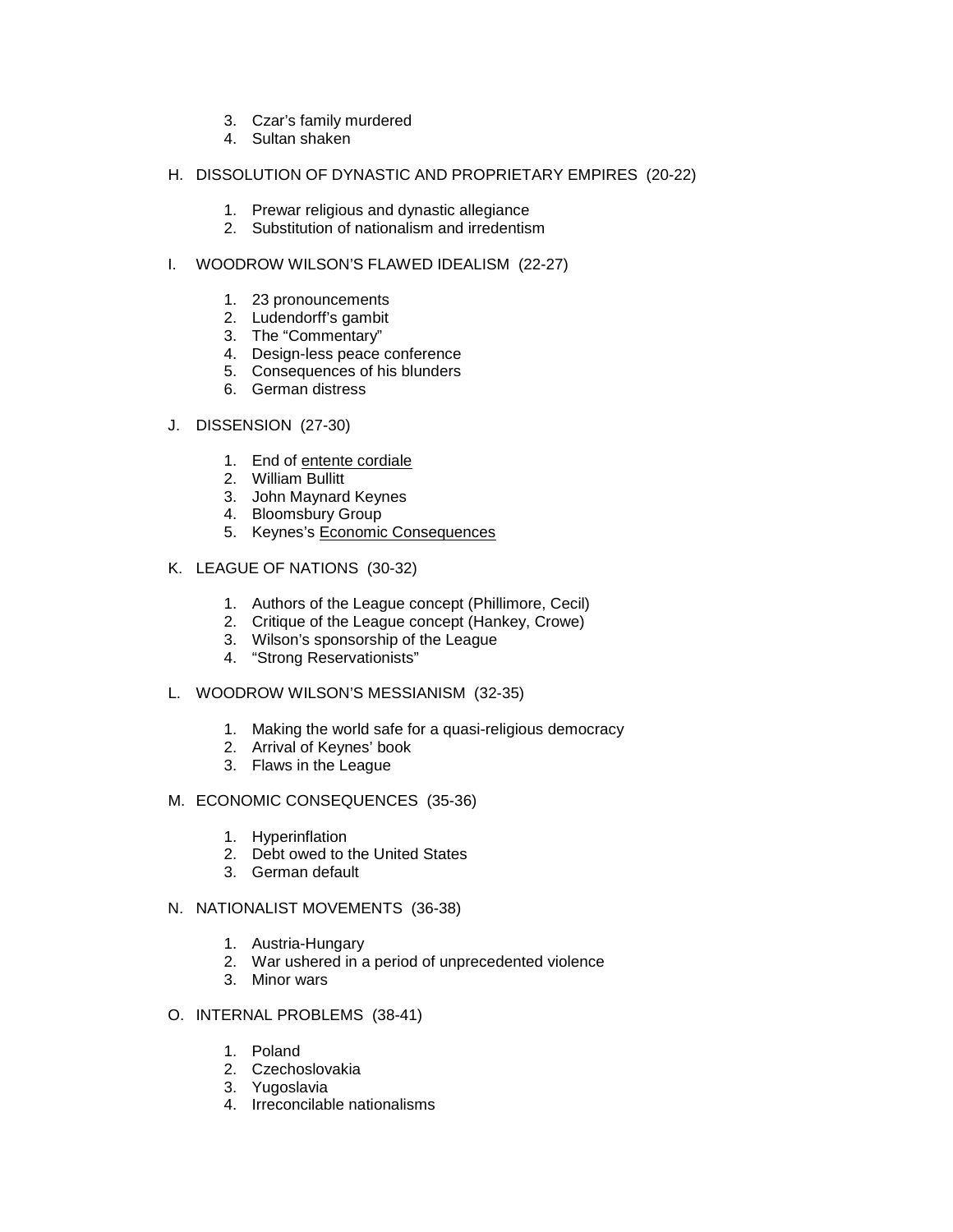- 5. Breakdown of colonialism
- P. BRITISH INDIA (41-47)
	- 1. Edwin Montagu's guilt complex
	- 2. "Indian opinion" and the political nation
	- 3. Lord Milner and the Kindergarten
	- 4. Gandhi's campaign and the demand for rights
	- 5. The Dyer Incident
	- 6. Nehru on Dyer
- Q. DEMISE OF THE OLD ORDER (47-48)
	- 1. Its "prophets" (Marx, Freud, Nietzsche)
	- 2. "Will to Power" as a summons to the gangster-statesmen

## **CHAPTER TWO: THE FIRST DESPOTIC UTOPIAS**

- A. LENIN: DEPARTURE FROM ZURICH (49-58)
	- 1. Breeding Revolutions Is an Old Form of Warfare ("typhoid bacillus")
	- 2. Finland Station
	- 3. Vladimir Ilich Ulyanov: background and character, hatred of religion, asceticism, habstract humanitarianism
	- 4. Critics of Lenin: Plekhanov, Trotsky, Menzhinsky
	- 5. Consistency of Lenin's Character: authoritarianism, Marxism identified with objective truth, ferocity against heretics, voluntarism vs. determinism
	- 6. Lenin's Un-Marxist Impatience: speeding up history, vanguard fighters; secrecy, restricted membership, and professionalism
	- 7. Rosa Luxembourg on Lenin's Absolutism
	- 8. Italian Fascism Compared: Roberto Michels, Benito Mussolini, Lenin and Mussolini: six common features, bifurcation of Leninism and proto-fascism

## B. REVOLUTIONS OF 1917 (58-64)

- 1. Subversion of the New Regime
- 2. Lenin's Lack of a Power Base
- 3. February Revolution: peasant collectivit tradition, kulaks, peasant proprietors, Agrarian rioting, collapse of the regime
- 4. Provisional Government: Kerensky, Bolshevik's anti-war policy, peasant revolt
- 5. Lenin's Seizure of Power: lack of a mandate, the soviets, All-Russian Congress of Soviets, Kornilov revolt, Trotsky, October Revolution and Sovnarkom

## C. CONSOLIDATION OF POWER (64-67)

- 1. Split Level Operations
- 2. Elections
- 3. The Press
- 4. Takeover of Organizations
- 5. Decree-Law
- 6. Trotsky's Thugs
- 7. Terrorist Tradition: Robespierre, Rosa Luxemburg, executions, violent rhetoric
- 8. Counterrevolutionary Terror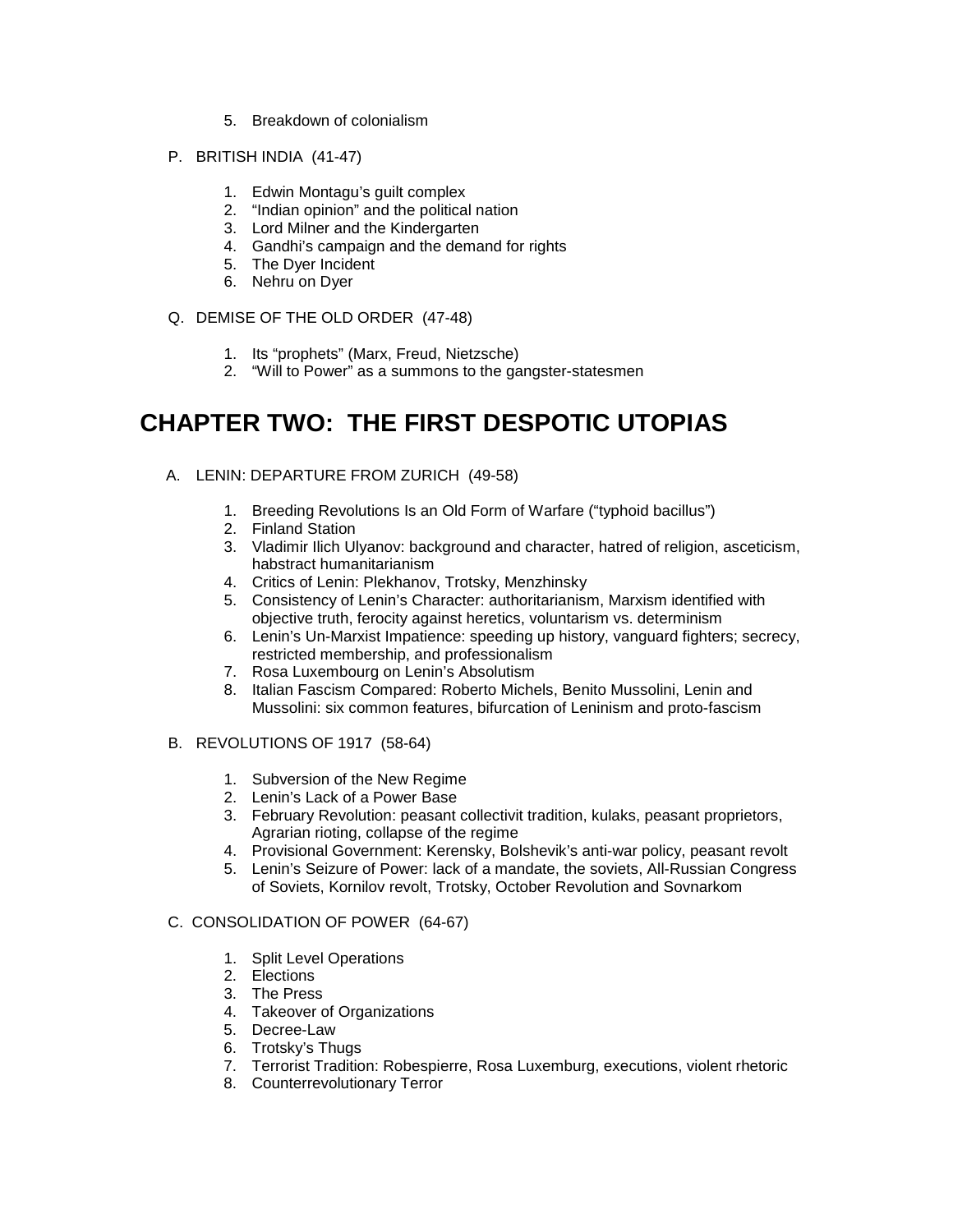#### D. THE CHEKA (67-71)

- 1. Felix Dzerzhinsky
- 2. Cheka's Secrecy
- 3. Its Ruthlessness: contrast with Okhrana, executions
- 4. Revolutionary Tribunals
- 5. Concentration and Labor Camps
- 6. Lenin's Role: summary executions
- 7. Collective Guilt: condemned categories, occupational groups, M. Y. Latsis, extermination

#### E. DICTATORSHIP ESTABLISHED (71-76)

- 1. Constituent Assembly Dissolved
- 2. Peace with Germany (Treaty of Brest-Litovsk)
- 3. Allied Troops in Russia
- 4. Factors Favoring the New Regime: Complacency of Allies (except Churchill), absence of a Russian policy, fear of Adm. Kolchak, disunited opposition, Lenin's clear vision of victory
- F. NATIONALITIES (76-78)
	- 1. Josef (Djugashvili) Stalin: Narcomnats
	- 2. Bourgeois Republics
	- 3. Self-Determination Issue
	- 4. Russification Continued
	- 5. "Voluntary Union": Mask for Great Russian Imperialism
	- 6. Federal Constitution
- G. STAGES IN THE CREATION OF AN AUTOCRACY (78-83)
	- 1. Elimination of Opposition Outside the Party: Dictatorship of the Proletariat, Gerrymandering, Loss of Voting Rights by Opposition, Kronstadt Mutiny, Social Democratic Activity Ended
	- 2. All Power Placed in Party Hands: Takeover of Administrative Apparatus, Hierarchy of Party Organs, New Class
	- 3. Opposition within the Party Crushed: Democratic Centralism
	- 4. Concentration of Power: Point Seven, Karl Radek, Party Bureaucracy
- H. STALIN (83-84)
	- 1. Orgburo and Politburo
	- 2. Central Committee
	- 3. General-Secretary
- I. LENIN'S ACHIEVEMENT (84-86)
	- 1. New Type of Despotism
	- 2. Unrestricted License for Terror
	- 3. Revolutionary Conscience: Joseph Conrad and Fyodor Dostoevsky
- J. LENIN'S DECLINE (86-88)
	- 1. Medical Problems
	- 2. Lenin-Stalin Breach
	- 3. Second Stroke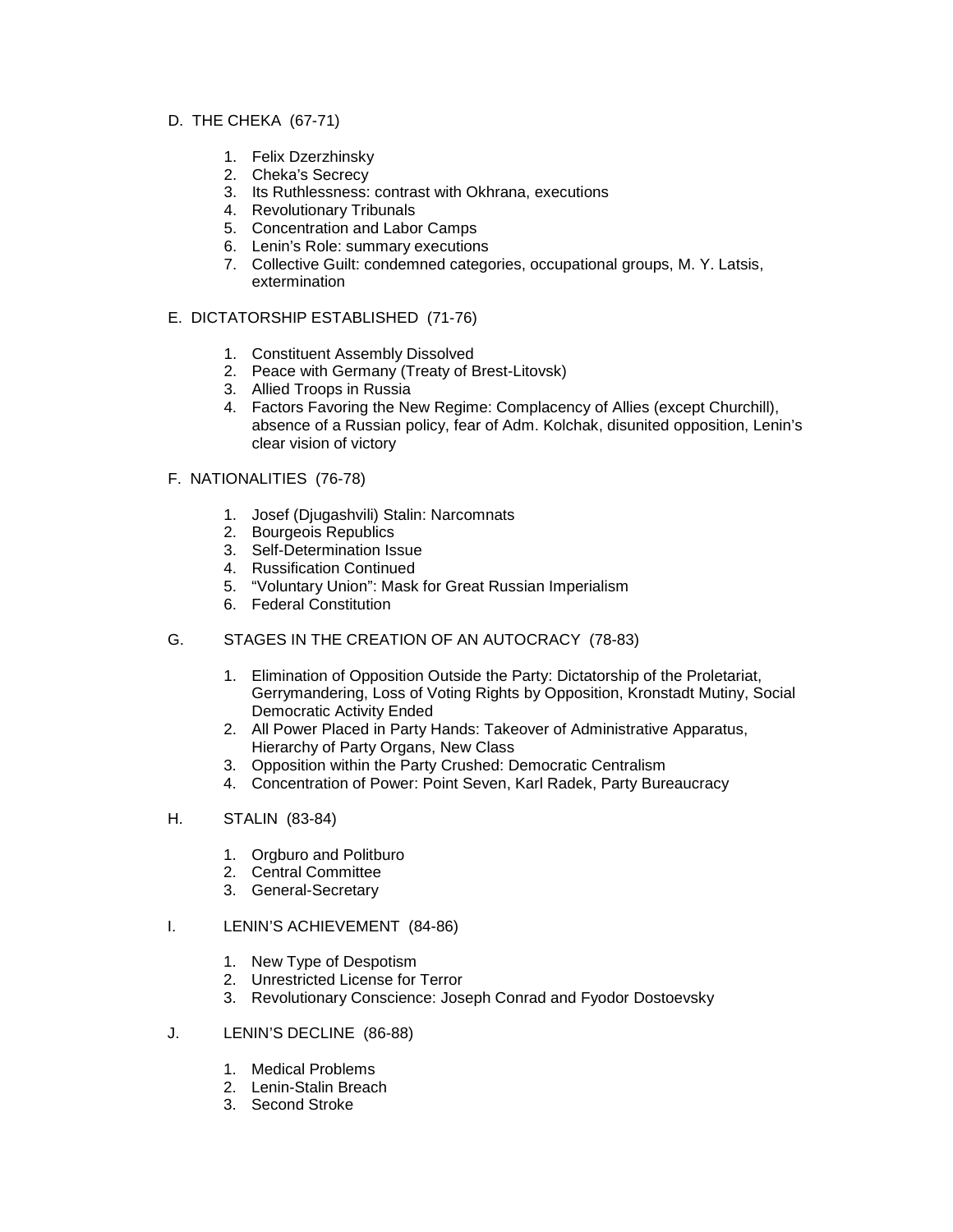## K. LENIN'S LEGACY (88-94)

- 1. Industrial Decline
- 2. Depopulation of Cities
- 3. Centralized Planned Economy
- 4. State Capitalism: German model, Ludendorff, slave labor
- 5. Takeover of the Unions: closed shop
- 6. Universal Labor Service
- 7. Socialization of the Land
- 8. Inflation
- 9. New Economic Plan (NEP)
- 10. Failure of Social Engineering

## L. THE OTHER REVOLUTIONS (94-95)

- 1. Germany: Kurt Eisner
- 2. Austria
- 3. Hungary
- 4. Turkey:Atatürk
- 5. Italy: d'Annunzio

## M. BENITO MUSSOLINI (95-97)

- 1. *Fasces*
- 2. Learning from Lenin's Mistakes
- 3. New Party
- 4. Potency of National Myth
- N. CONSOLIDATION OF FASCISM (97-100)
	- 1. Antonio Gramsci's Syndicalism as a Catalyst
	- 2. Fascist Action Squads
	- 3. Italo Balbo
	- 4. Fascist Terror
	- 5. Parliamentary Corruption
	- 6. March on Rome
- O. THE FASCIST REGIME (100-02)
	- 1. Lenin's Mistakes Avoided
	- 2. Murder of Matteotti
	- 3. Fascist Legislation
	- 4. Nebulous Quality of Italian Fascism
	- 5. Mystification of the Opposition

## P. GLOBAL POLITICAL HOLISM (102-03)

- 1. Mach's Principle
- 2. Quantum Mechanics
- 3. 1918 Influenza
- Q. FASCIST ACCOMPLISHMENTS (103)

# **CHAPTER 13: "PEACE BY TERROR"**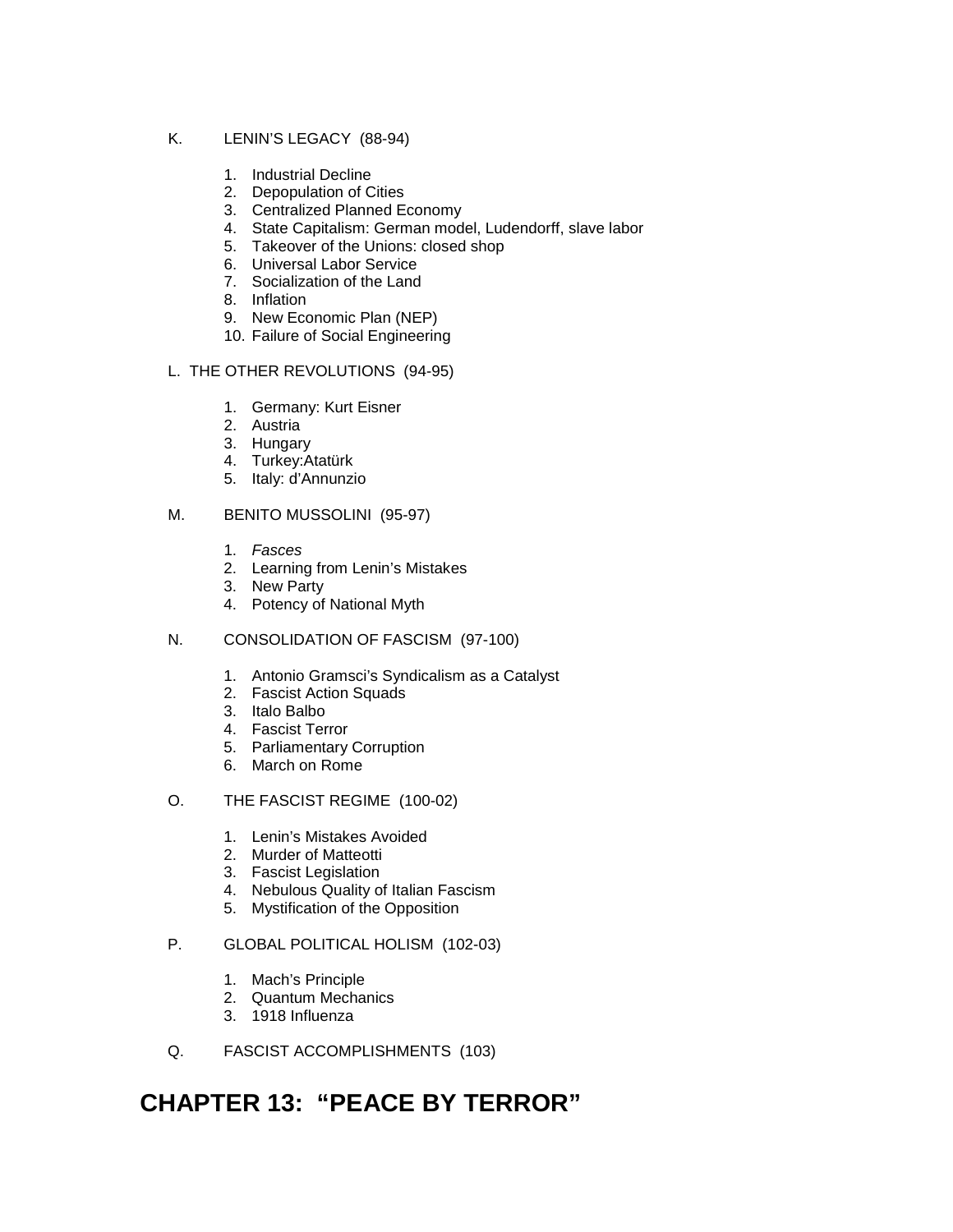#### A. GRAND ALLIANCE (432-35)

- 1. Poland
- 2. Roosevelt's naivety about Stalin
- 3. Churchill's "naughty document"
- 4. Greece
- 5. Eastern Europe
- B. COLD WAR (435-38)
	- 1. Stalin's greed
	- 2. Truman and Molotov
	- 3. Labourite attitude
	- 4. Stalin's show trials
	- 5. Churchill's "Cold War" speech
	- 6. Iran
	- 7. Purge of Henry Wallace

#### C. PAX AMERICANA, OR, THE AMERICAN PEACE (439-43)

- 1. Britain's financial woes
- 2. Greece
- 3. Truman Doctrine
- 4. Marshall Plan
- 5. Czechoslovakia
- 6. The Berlin Airlift
- 7. NATO
- 8. NSC-68

#### D. CHINA (443-47)

- 1. Mao and Chiang
- 2. Civil War
- 3. Inflation
- 4. Communist victories
- 5. Mao's land reform
- E. JAPAN (447-48)
- F. YUGOSLAVIA (448-49)
- G. KOREAN CONFLICT (449-51)
	- 1. Acheson speech
	- 2. United Nations police action
	- 3. Strengthening of Chinese independence

#### H. ARMS RACE (452)

- I. SOVIET UNION (452-56)
	- 1. Iron Curtain
	- 2. Witch-hunt
	- 3. Lysenkoism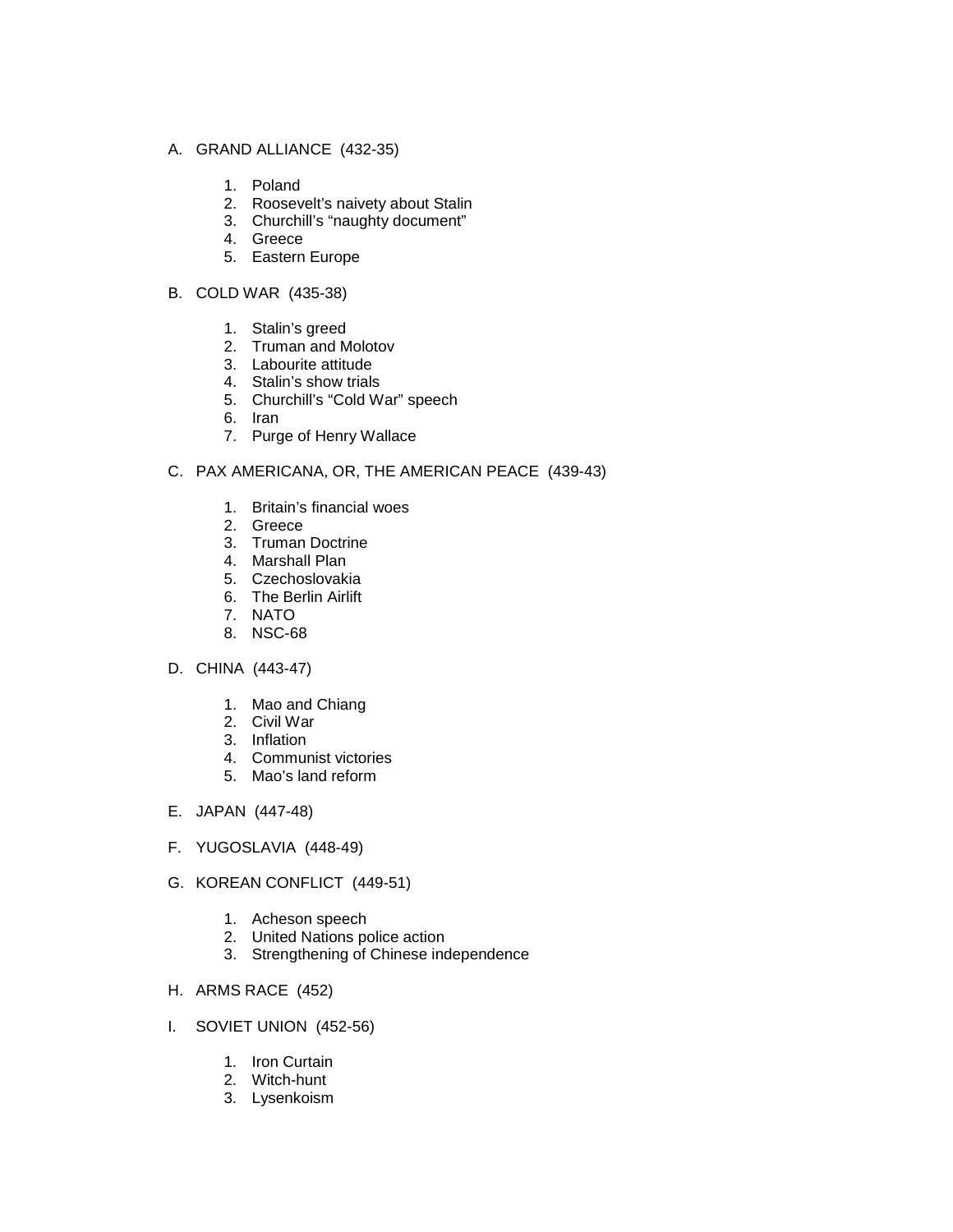- 4. Great Soviet Encyclopedia
- 5. Anti-semitism
- 6. Stalin's insanity
- J. AMERICA'S POSTWAR BOOM (456-60)
	- 1. Open society
	- 2. Loyalty inquiries
	- 3. Joseph McCarthy
	- 4. Korean War as a catalyst
- K. DWIGHT D. EISENHOWER (460-63)
	- 1. His achievement has been underestimated
	- 2. His success
	- 3. Indirect approach
	- 4. Pseudo-delegation of powers
- L. EISENHOWER'S THREE PRINCIPLES
	- 1. Avoid war
	- 2. Constitutional control over military
	- 3. Security of freedom rests on a healthy American economy

# **CHAPTER 14: "THE BANDUNG GENERATION"**

- A. BRITAIN (466-69)
	- 1. Churchill's last stand
	- 2. Collective security
	- 3. Failure of vision; collapse of will
- B. INDIA (469-77)
	- 1. Mohandas Gandhi: a "sacral oddity"
	- 2. Jawaharlal Nehru
	- 3. British loss of control
	- 4. Nehru's leadership
	- 5. Nehru's attitude toward the Red Bloc
	- 6. "The third world" (*le tiers monde*)
- C. BANDUNG CONFERENCE, 1955 (477-80)
	- 1. Achmad Sukarno
	- 2. Rule by concepts
	- 3. "Living dangerously"
	- 4. Takeover by Gen. Suharto
- D. PALESTINE-ISRAEL (480-85)
	- 1. British oil interests
	- 2. Balfour Declaration
	- 3. Emile Ghori's terrorism
	- 4. Reasons Israel was slipping from Britain's grasp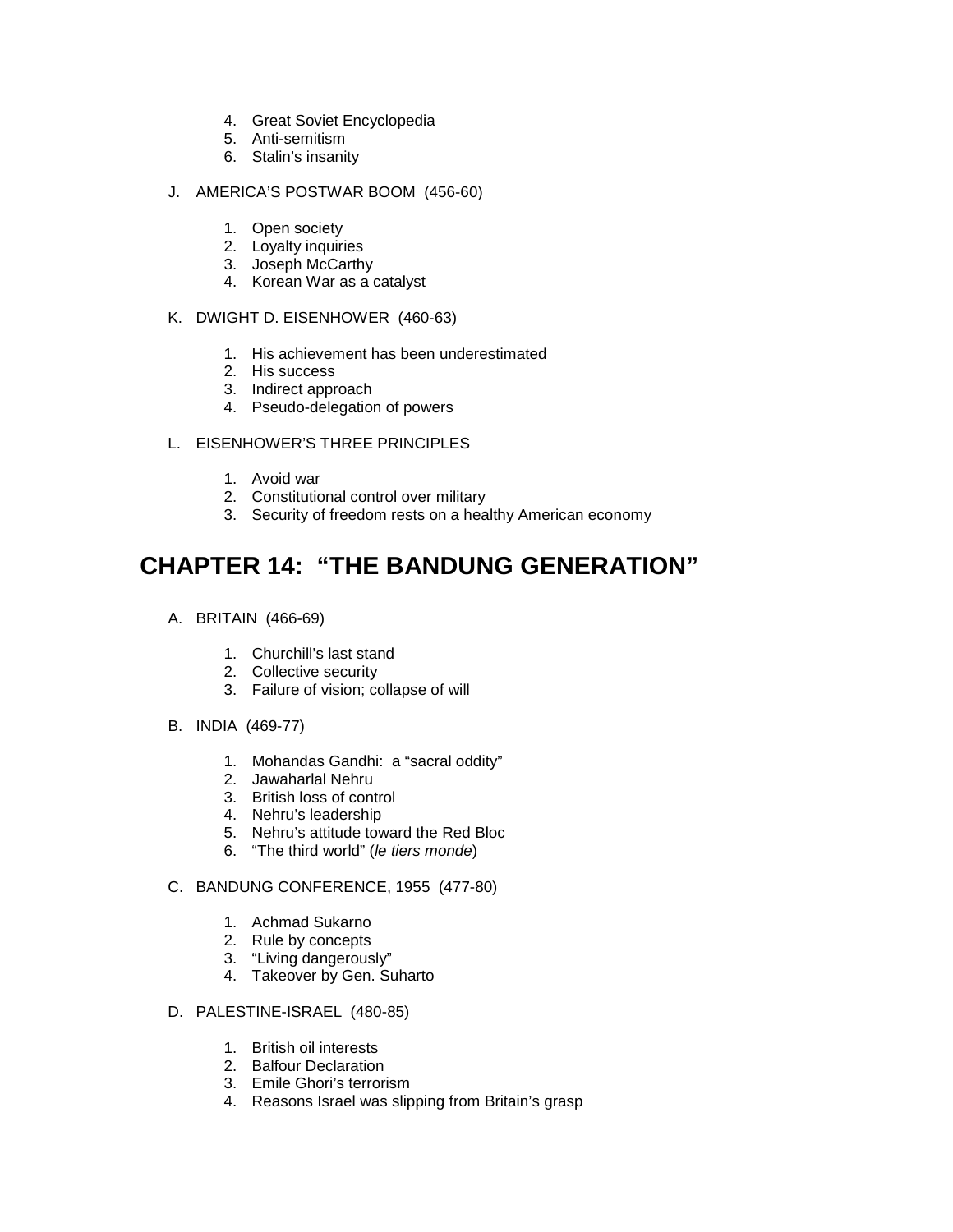- a. Stern Gang and Irgun
- b. Appeal to American Jews

#### E. ISRAELI WAR FOR INDEPENDENCE (485-87)

- 1. Mufti's assassination squads
- 2. Deir Yassin massacre
- 3. Refugee camps

### F. EGYPT (487-90)

- 1. King Farouk
- 2. Gamal Abdul Nasser

#### G. SUEZ CRISIS (490-93)

- 1. Anthony Eden
- 2. Israel's access blocked
- 3. Eisenhower's costly reaction

## H. UNITED NATIONS AND "WORLD OPINION" (493-95)

- 1. Trygve Lie's resignation
- 2. Dag Hammarskjold
- 3. UN Meditation Room
- 4. UN peacekeeping forces
- 5. UN: forum for anti-West hatred
- I. ALGERIA (495-500)
	- 1. Settlement by the French
	- 2. Massacres by the Arabs
	- 3. FLN strategy
	- 4. FLN policy of genocide
- J. FRANCE (500-05)
	- 1. Revival of torture
	- 2. Charles de Gaulle
	- 3. Officer's revolt
	- 4. State terrorism (OAS)
	- 5. Evian Agreements
	- 6. Ruin of the Country

# **CHAPTER 15: CALIBAN'S KINGDOMS**

- A. DECOLONIZING PROCESS (506-08)
	- 1. French expediency
	- 2. British expediency
	- 3. Paper constitutions
- B. ENDLESS CONFERENCES (508-10)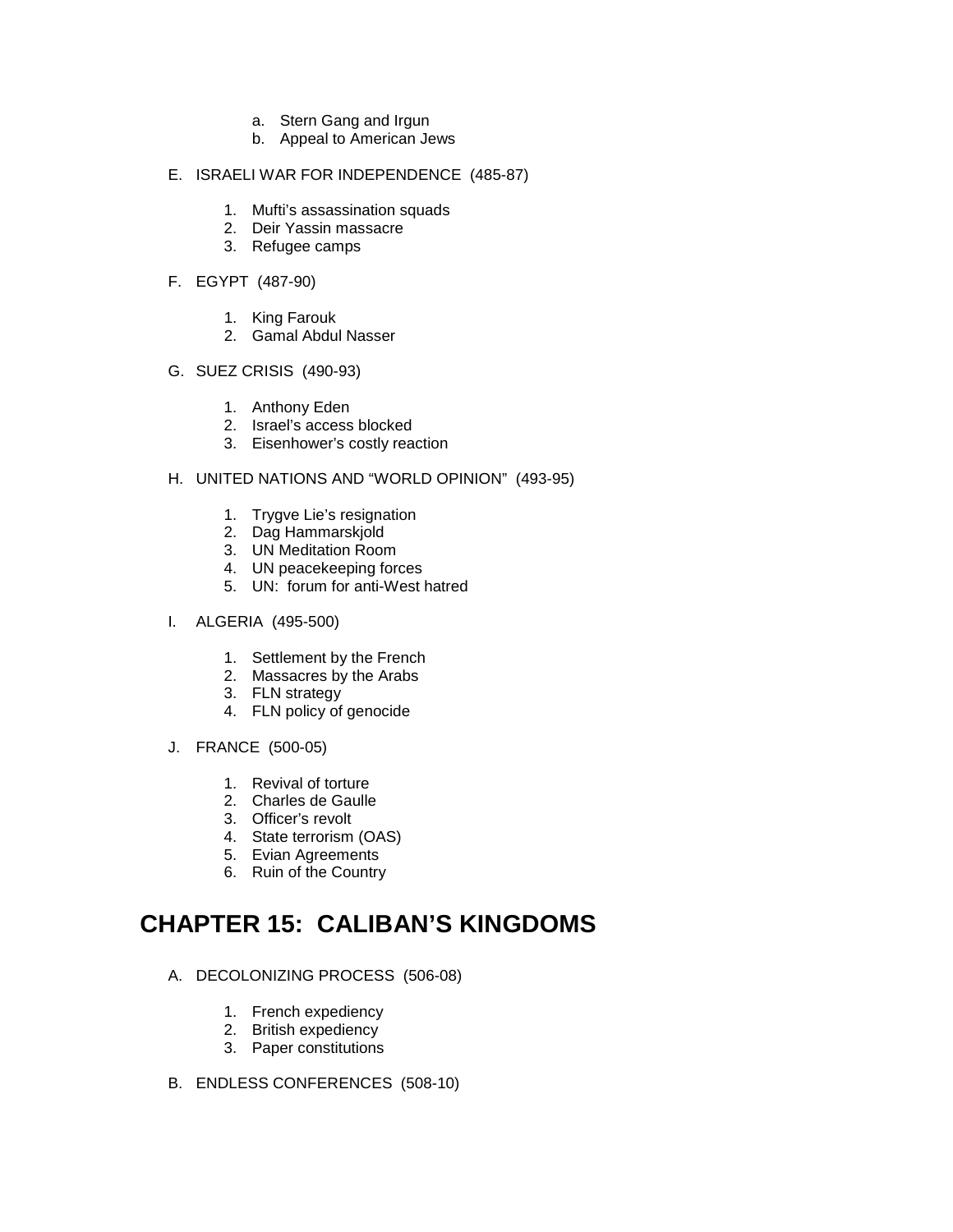- 1. Electoral muddle
- 2. Tanzania's reform
- 3. The Gambia
- C. THE PROFESSIONAL POLITICIAN (510)
- D. GOLD COAST-GHANA (511-13)
	- 1. Most promising black state in Africa
	- 2. Kwame Nkrumah
	- 3. Two fallacies: politicization and charismatic leadership
	- 4. Nkrumah as "the Redeemer"
- E. NIGERIA (513-14)
	- 1. Dual mandate system
	- 2. Secession of Biafra
- F. CONGO-ZAIRE (514-17)
	- 1. Belgian rule
	- 2. Professional politicians
	- 3. UN intervention
	- 4. Mobutu coup

### G. MILITARY TAKEOVERS (517-18)

- 1. A succession of coups
- 2. Leninist one-party systems
- 3. Institutionalized corruption
- 4. Omnicompetent utopian state

### H. LEGACY OF COLONIALISM (513-20)

- 1. Colonial laissez faire
- 2. Social engineering
- 3. Forced labor
- 4. Portuguese slave labor
- 5. Land apportionment

#### I. SOUTH AFRICA (520-26)

- 1. Pass laws
- 2. Racial legislation
- 3. Colored and mixed races
- 4. Apartheid
- 5. Separatist legislation
- 6. Hendryk Verwoerd
- 7. Demographic trends
- 8. Factors favoring its success
- 9. Relations with black neighbors
- J. RACISM OF THE BLACK STATES (526-28)
	- 1. Expulsion of Jews, Arabs, and Asians
	- 2. Anti-white discrimination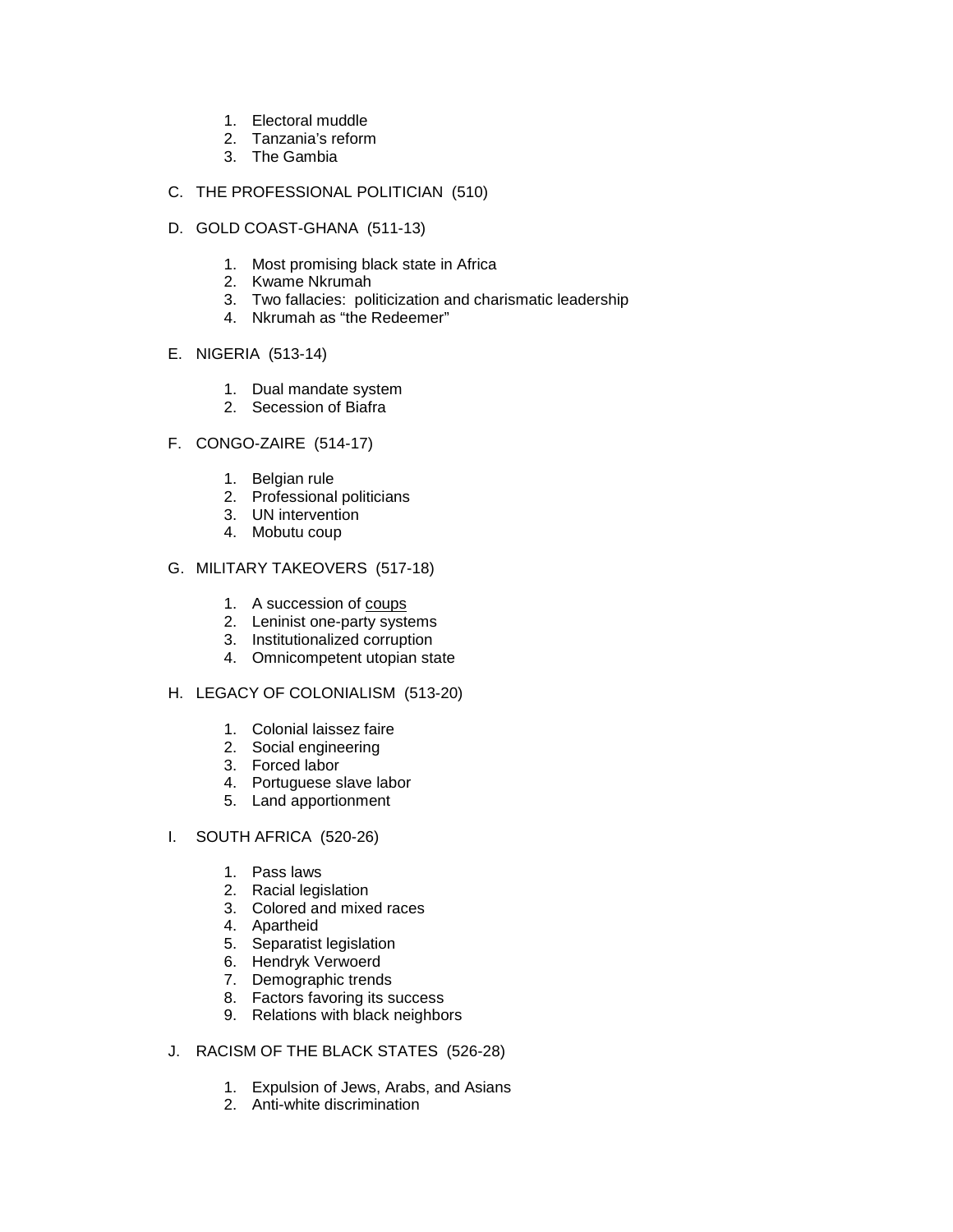- 3. Tribal segregationism
- 4. The great drought and nomadism
- K. TANZANIA (528-30)
	- 1. Julius Nyerere
	- 2. Tanu: the one-party state
	- 3. Suppression of human rights
	- 4. ujamaa

### L. AUTHORITARIAN IDEOLOGIES (530-31)

- 1. Village regrouping, humanism, Consciencism, Negritude, Mobutism
- 2. Revival of pagan sacralism

#### M. VIOLENCE (531-32)

- 1. Macias and Equatorial Guinea
- 2. Bokassa and Central African Republic
- 3. Toure's Guinea and Gadafy's Libya

#### N. UGANDA (532-37)

- 1. Tribal rivalry
- 2. Idi Amin
- 3. Muslim alliance
- 4. Murders and cannibalism
- 5. Competing police forces
- 6. International community failure
- 7. African support
- 8. Amin's reception at the UN
- 9. Invasion of Tanzania
- 10. Aftermath of Amin's ouster
- O. INTERNATIONAL ORGANIZATIONS (537-38)
	- 1. Militarization of OAU and UN
- P. BOUNDARY DISPUTES AND CIVIL WARS (538-39)
	- 1. Race-revolt in Rwanda
	- 2. Polisario revolt
	- 3. Gadafy's interventionism
	- 4. Ethiopia
	- 5. Displaced persons

#### Q. POST-COLONIAL DEGENERATION (540-41)

- 1. Lack of real cooperation
- 2. Economic decline
- 3. Communications problems
- 4. Deteriorating medical standards
- R. SUMMARY OF EVENTS, 1979-1980 (541-42)
- S. RECURRENT CYCLE OF INTEREST AND DISINTEREST (542-43)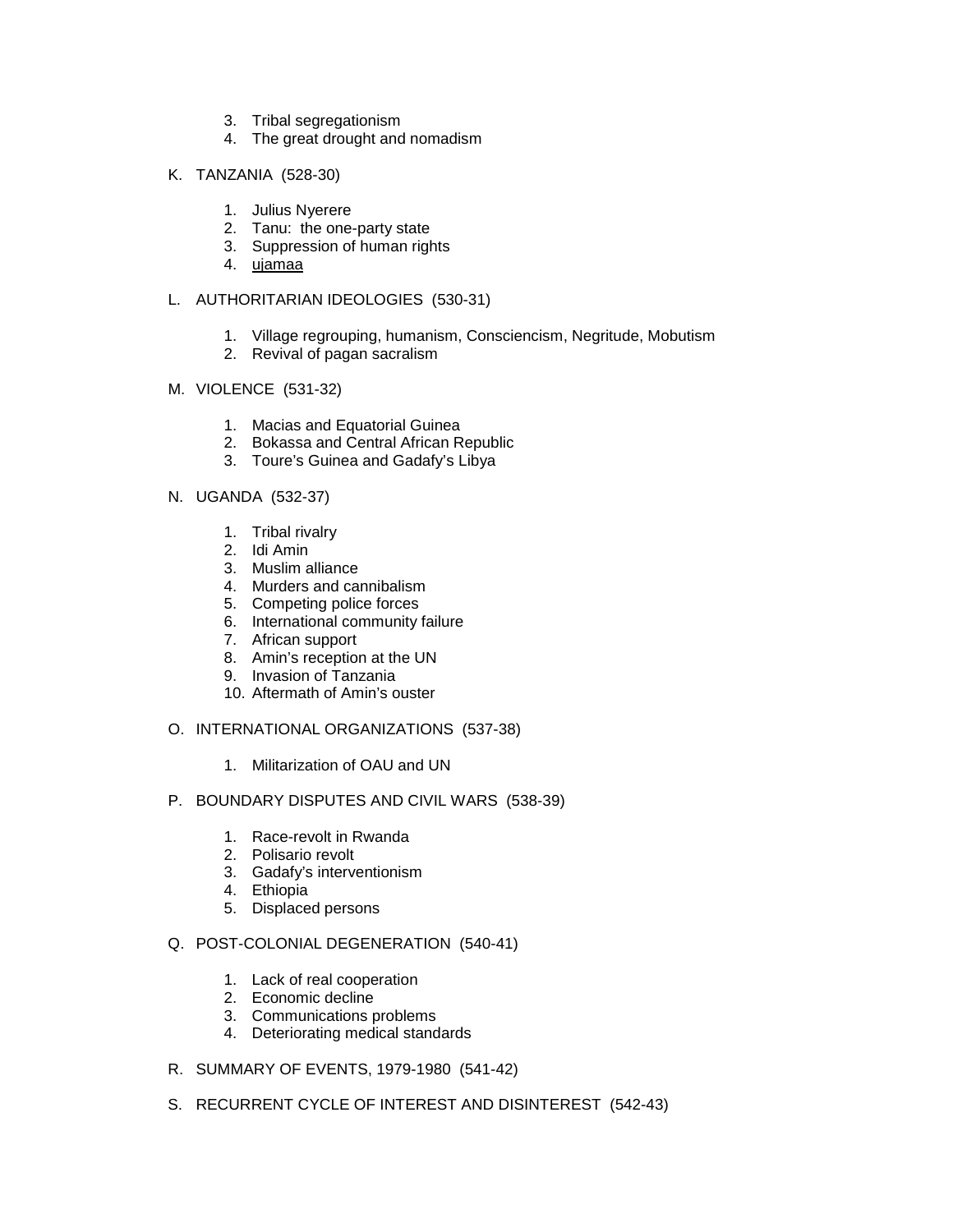- 1. Rhodes period
- 2. Early independence

## **CHAPTER 16: EXPERIMENTING WITH HALF MANKIND**

- A. MAO TSE-TUNG (544-48)
	- 1. His admiring visitors and sycophants
	- 2. His peasant character
	- 3. His contempt for objective reality
	- 4. Resemblance to Hitler
	- 5. Imminent eschatology (revolutionary dispensationalism)
- B. MAO'S REIGN: A LURID MELODRAMA (548-50)
	- 1. Savage land reform
	- 2. Thought reform
	- 3. Accelerated collectivism
	- 4. "Let a hundred flowers bloom"
	- 5. Dissatisfaction with Stalin's successors

## C. GREAT LEAP FORWARD (550-52)

- 1. Peasants as a "tabula rasa" or clean sheet of paper
- 2. High-speed communication
- 3. Russian aid to steel industry wasted
- 4. Famine
- 5. Two-line struggle

## D. ENTR'ACTE, OR, BETWEEN THE ACTS (552-55)

- 1. Mao's interest in brainwashing
- 2. Chiang Ching
- 3. Restival of Peking Opera
- 4. Mao's jealousy of Liu Shao-chi
- 5. His pique at a play

#### E. THE CULTURAL REVOLUTION (555-61)

- 1. Political dismissals
- 2. Invitation to vandalism
- 3. Red Guards, wall posters
- 4. Violence
- 5. Chiang Ching's army organization
- 6. Parade of public enemies
- 7. Cultural void
- 8. Civil War
- 9. *Ritardando* (deceleration)
- F. PASING OF THE OLD GUARD (562-63)
	- 1. Death of Lin Piao
	- 2. Mao's illness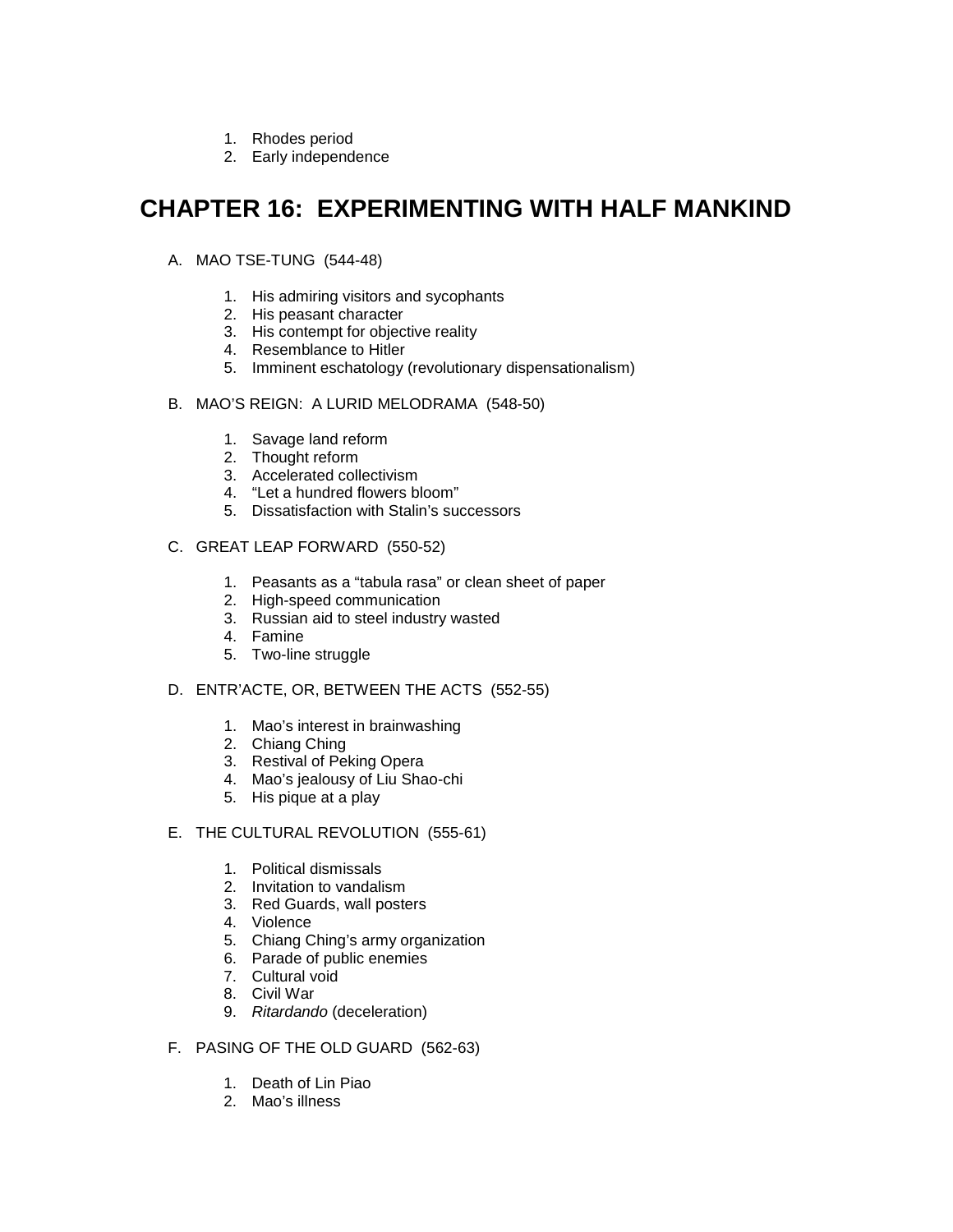- 3. Reappearance of Teng
- 4. Death of Chou En-lai

#### G. RIVAL CLAIMANTS (563-65)

- 1. Chiang Ching
- 2. Hua Kuo-feng
- 3. Showdown
- 4. Gang of Four arrested
- 5. Their trial

## H. TENG HSIAO-PING (565-67)

- 1. His character
- 2. Economic reforms
- I. NEHRU ERA IN INDIA (567-68)
	- 1. Troubles with China
	- 2. Rift with China
	- 3. The Syndicate and Lal Shastri
- J. INDIRA GANDHI (568-71)
	- 1. Soviet alliance
	- 2. Divided Pakistan
	- 3. Creation of Bangladesh
	- 4. Mutinies and unrest
	- 5. State of emergency
	- 6. Sanjay Gandhi and birth control
- K. MORARJI DESAI (571)
- L. MRS. GANDHI'S REELECTION (571-72)
	- 1. Police terror
	- 2. Caste bias
- M. ASIAN SOCIAL EXPERIMENTS (573-74)
	- 1. Burma and Pakistan
	- 2. Calcutta: the realized anti-Utopia of modern times

# **CHAPTER 17: THE EUROPEAN LAZARUS**

- A. POSTWAR DESPAIR (575-77)
	- 1. Jean-Paul Sartre's Existentialism
	- 2. Albert Camus and the gallicization of Nietzsche
	- 3. Café Flore
	- 4. Man's self-creation
- B. MATURING OF CHRISTIAN ACTIVISM (577-78)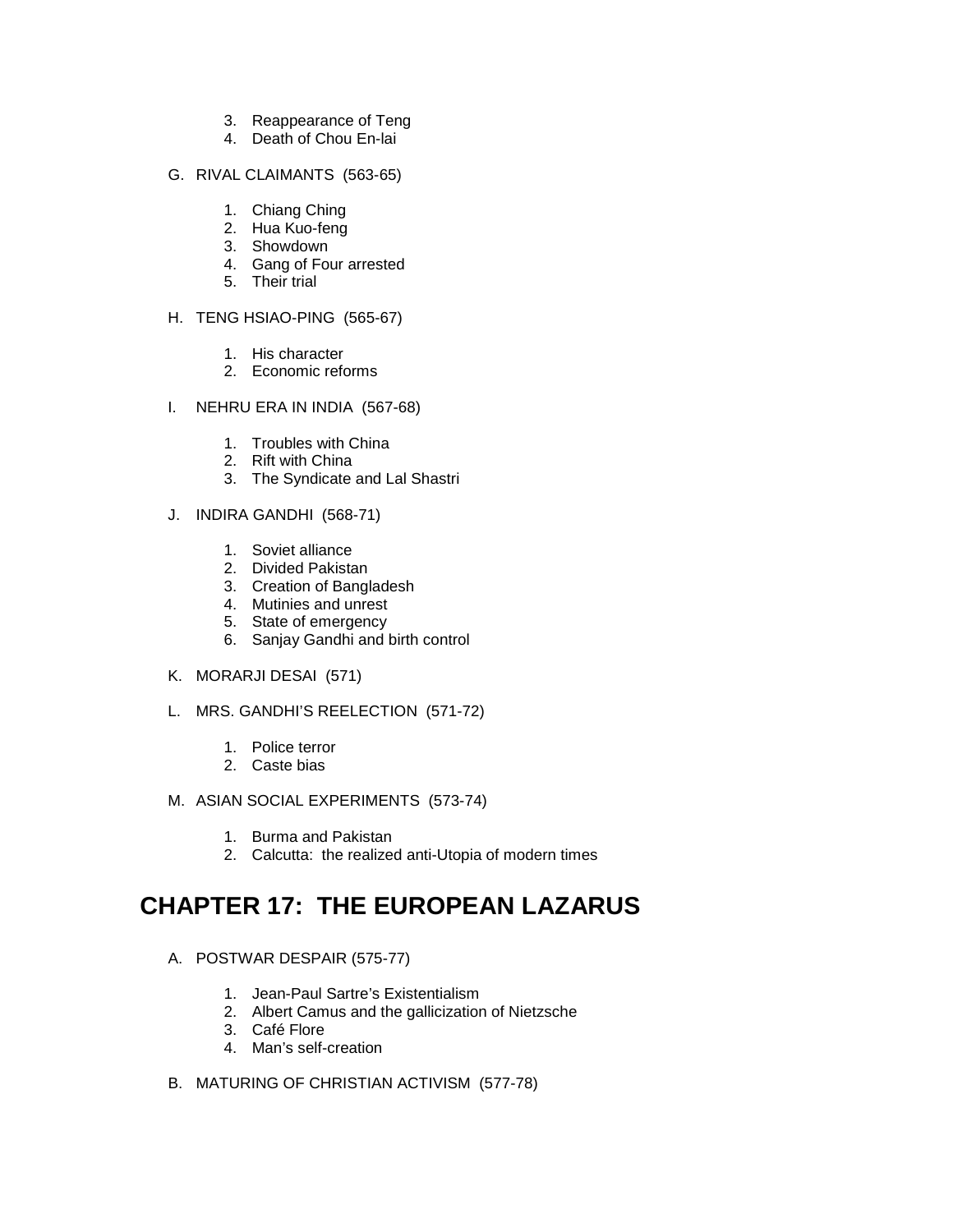1. Three great survivors

#### C. ALCIDE DE GASPERI (578-79)

- 1. His spiritual allegiance
- 2. Opposition to totalitarianism
- 3. Postwar coalition

#### D. KONRAD ADENAUER (579-86)

- 1. His political character
- 2. Social Democrats
- 3. Adenauer as patriarch
- 4. Christian Democrats
- 5. West German state
- 6. Industrial unions
- 7. Co-partnership
- 8. His achievements
- 9. Dealing with the Soviets
- 10. His legacy
- E. FRANCE (586-89)
	- 1. Robert Schuman
	- 2. Third French Republic
	- 3. Vichy France
	- 4. French Communists
	- 5. De Gaulle's resignation

#### F. FOURTH REPUBLIC (589-93)

- 1. Earlier constitutions
- 2. New constitution
- 3. Jean Monnet
- 4. EEC
- 5. Common Agricultural Policy
- 6. Reassertion of French nationhood
- G. DE GAULLE AND THE FIFTH REPUBLIC (593-98)
	- 1. His intellectual prowess
	- 2. Philosophic cast of mind
	- 3. Concept of the state
	- 4. 1958 constitution
	- 5. Economic transformation
	- 6. Carolingian perspective
	- 7. Meeting with Adenauer
	- 8. Antipathy to Britain

#### H. CONFUSED BRITISH POLICY (598-601)

- 1. British self-conceit as an independent great power
- 2. Harold Macmillan
- 3. EEC rejection
- 4. Economic weaknesses
- 5. Reasons for its chronic problems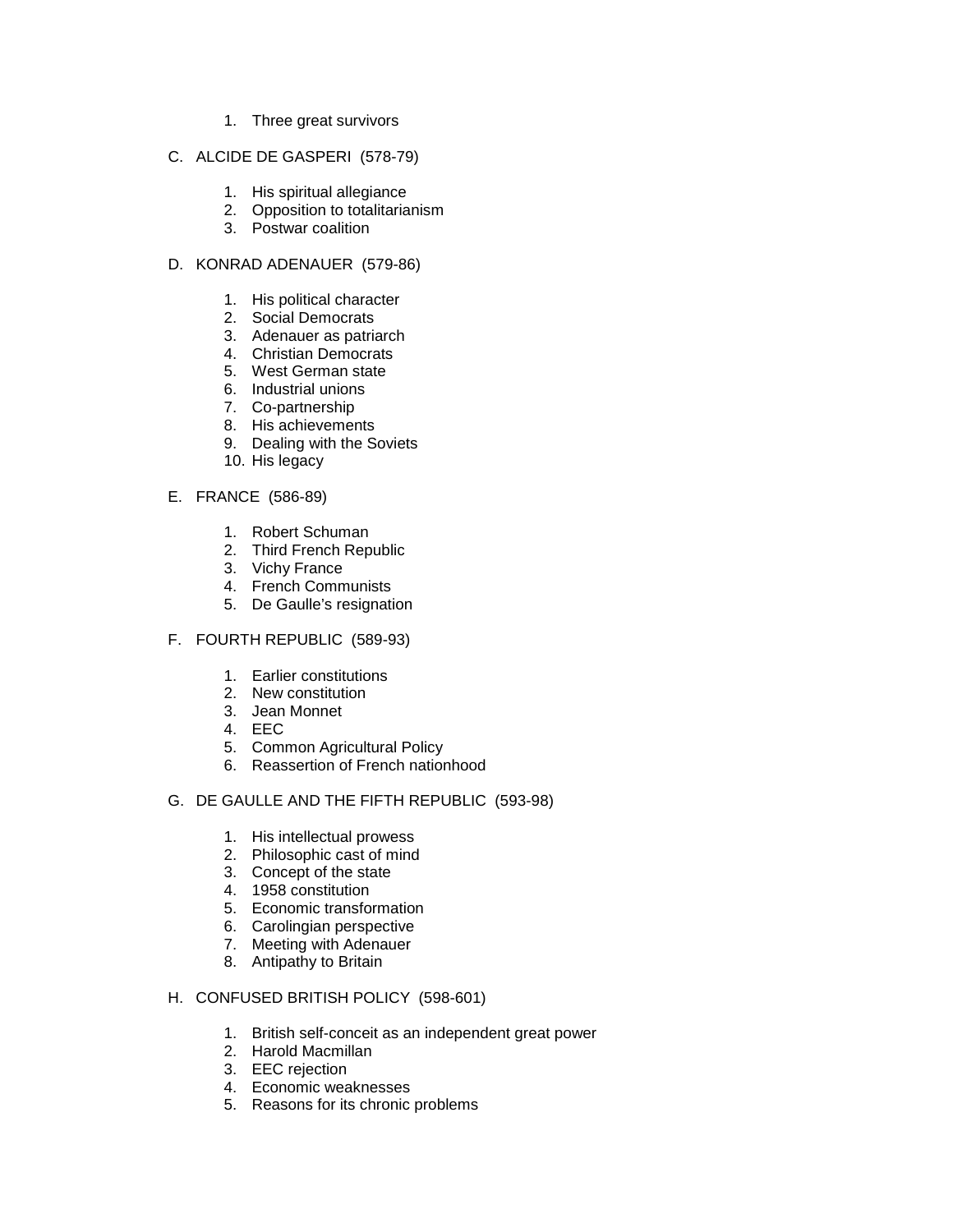#### I. BRITISH LABOUR PARTY (601-04)

- 1. Parliamentary syndicalism
- 2. Common law balance ruined
- 3. Statutory union privilege
- 4. Economic growth inhibited
- 5. Rise in public sector spending

#### J. SCANDINAVIA (604-05)

- 1. Class warfare
- 2. Social Democracy

#### K. SWITZERLAND (605-07)

- 1. Plebiscitory conservatism
- 2. Negative approach

#### L. PORTUGAL (607-08)

- 1. Antonio Salazar
- 2. PIDE
- 3. 1974 coup

## M. SPAIN (608-10)

- 1. Francisco Franco
- 2. Juan Carlos
- 3. 1978 constitution

#### N. GREECE

- 1. Gen. John Metaxas
- 2. Field Marshal Papagos
- 3. Col. George Papadapoulos
- 4. 1975 constitution
- 5. Politicization of the economy
- 6. New immigration of Greeks
- O. TRANSFORMATION OF EUROPE
	- 1. Anomaly of Europe's dependence on the US for its security

# **CHAPTER 18: AMERICA'S SUICIDE ATTEMPT**

- A. CULMINATION OF AMERICAN PARAMOUNTCY (613-16)
	- 1. Unprecedented prosperity
	- 2. Kennedy and Nixon
	- 3. Soviet strategy of national liberation wars
	- 4. Kennedy's "action diplomacy"
	- 5. America's post-colonial system
	- 6. Latin American policy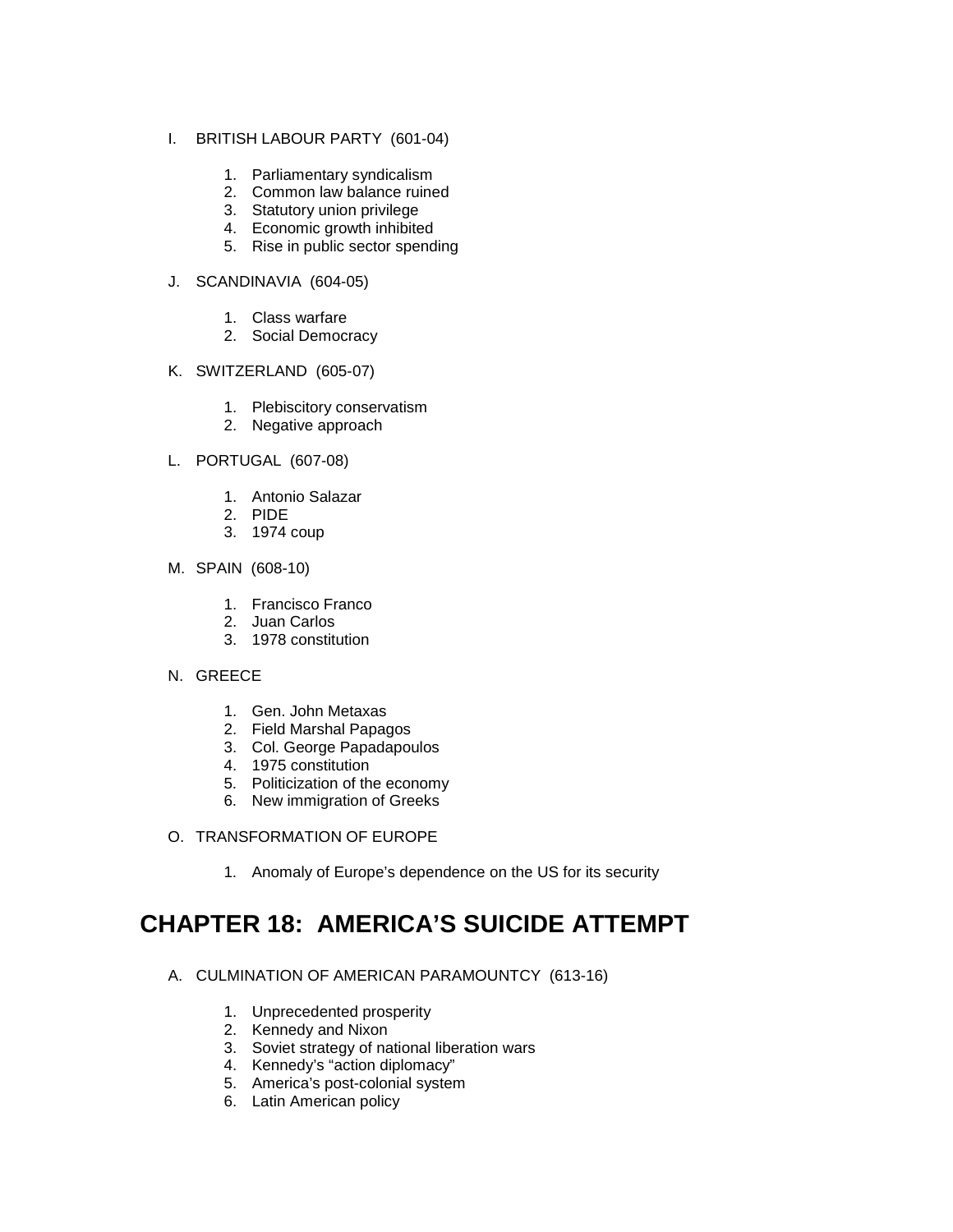- B. ARGENTINA (616-18)
	- 1. Economics, militarism, politics
	- 2. Juan Peron
	- 3. Peron's legacy of the parasitical state
- C. CUBA (618-25)
	- 1. Fulgencio Batista's radical gangster society
	- 2. Fidel Castro as a gifted political gangster
	- 3. His use of Leninist and Hitlerite methods
	- 4. Soviet patronage
	- 5. Bay of Pigs
- D. CUBAN MISSILE CRISIS (625-29)
	- 1. Khrushchev's missile gap
	- 2. Khrushchev's bluff called
	- 3. Kennedy's concessions
	- 4. Castro's prestige
	- 5. Mass exodus from Cuba
- E. SPACE RACE (625-26)
	- 1. Kennedy's failure to distinguish between image and reality
	- 2. Post-Sputnik panic
	- 3. Moon race
- F. VIETNAM CONFLICT (626-37)
	- 1. OSS and the Indochina War
	- 2. Dien Bien Phu
	- 3. Eisenhower and Ngo Dinh Diem
	- 4. Three blunders
	- 5. Slow escalation
	- 6. Limited bombing
	- 7. Self-restraint interpreted as weakness
	- 8. Tendentious presentation of the news
	- 9. Media's handling of the Tet Offensive
	- 10. Failure of the American leadership
- G. PUBLIC FINANCE (637-41)
	- 1. Johnson: last of the big spenders
	- 2. War on Poverty
	- 3. Great Society
	- 4. Economic strains
	- 5. Rise in government employment
	- 6. Poor as wards of the state
- H. PUBLIC EDUCATION (641-44)
	- 1. Ideal of universal education
	- 2. Growth of the knowledge industry
	- 3. Federal subsidies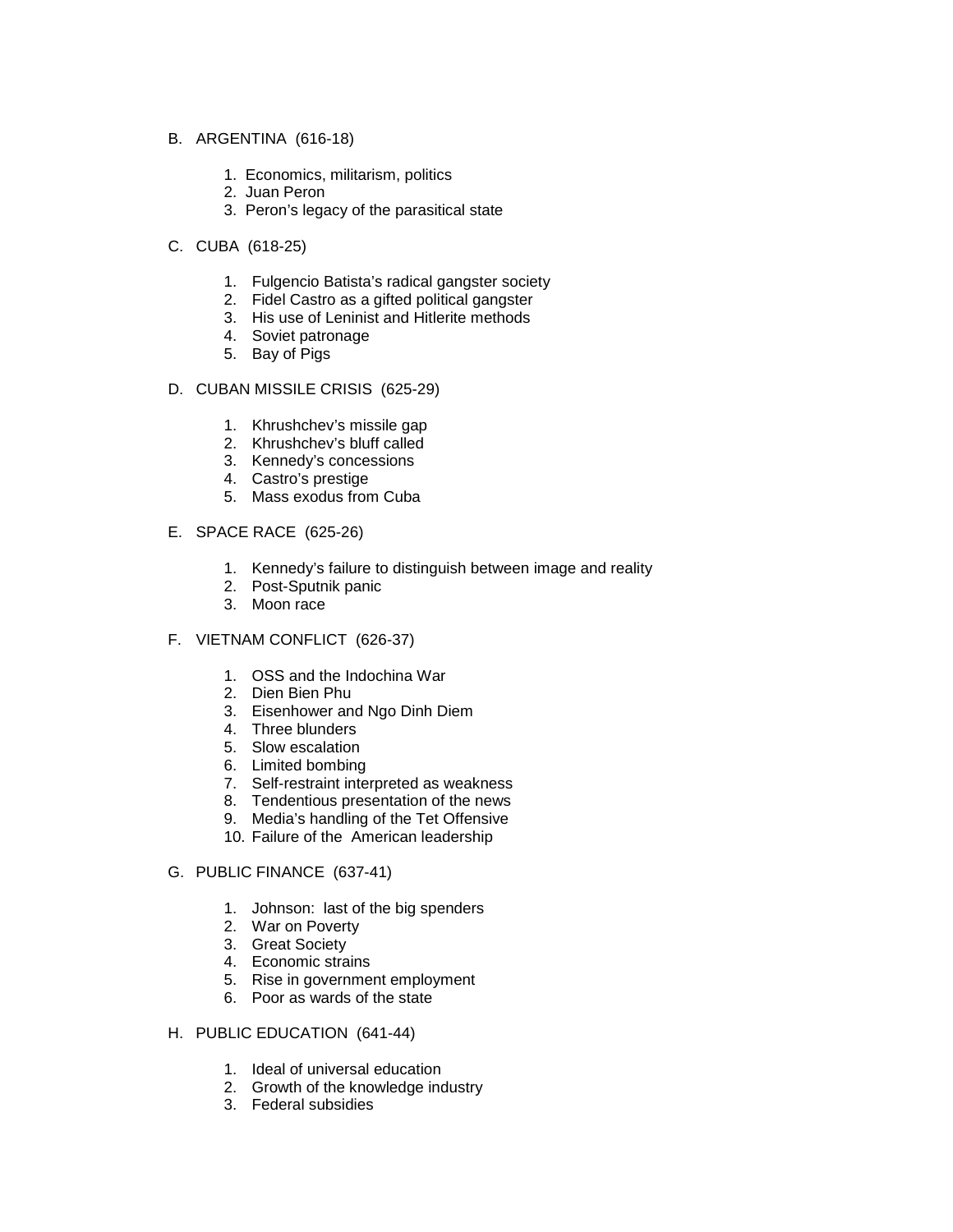- 4. Falling standards
- 5. Joseph Schumpeter's warning
- 6. Student radicalism

#### I. DESEGREGATION (644-46)

- 1. Use of federal power
- 2. Voter registration
- 3. Frustration and violence

#### J. THE LIBERAL MEDIA (646-47)

- 1. Dilution of authority
- 2. Restraints on the Presidency
- 3. Media as a permanent opposition
- K. RICHARD NIXON (647-49)
	- 1. Disengagement from Vietnam
	- 2. New China policy
- L. WATERGATE (649-53)
	- 1. Earlier witch hunts
	- 2. Political skullduggery
	- 3. Earlier forbearance by the media
	- 4. Political espionage
	- 5. Taping of conversations
- M. CONSEQUENCES (653-54)
	- 1. Shift of power to Congress
	- 2. Destruction of free institutions in Indochina
- N. FALL OF INDOCHINA (654-58)
	- 1. Aggressive expansionism of the North Vietnamese
	- 2. Angka Loeu: Sartre's children
	- 3. Atrocities
	- 4. Laos
	- 5. North Vietnamese invasion of Cambodia
	- 6. Western apathy

## **CHAPTER 20: PALIMPSESTS OF FREEDOM**

- A. KNOWLEDGE REVOLUTION (697-98)
	- 1. Loss of certitudes
	- 2. Relativity of logic
- B. CHRISTIANITY (698-702)
	- 1. Predictions of secularization failed
	- 2. Karol Wojtyla and Poland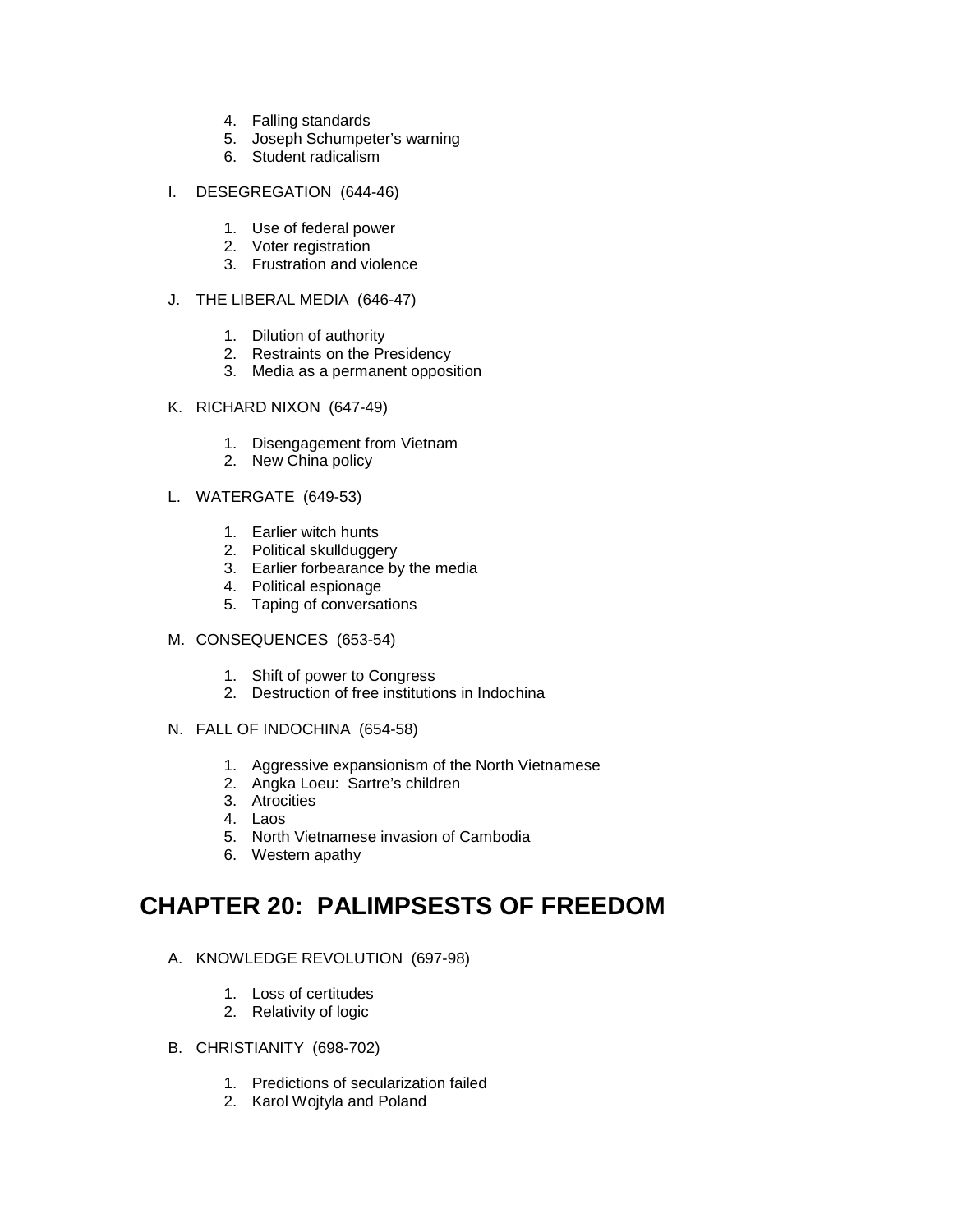- 3. Pope of paradoxes
- 4. Public appearances of John Paul II
- 5. Demography of Catholicism
- 6. Liberation theology
- *7. Religiosidad Popular*
- C. ISLAM (702-04)
	- 1. Revival
	- 2. Lebanon's destruction
- D. IRAN (704-08)
	- 1. The ancient monarchy
	- 2. Lure of social engineering
	- 3. Collectivization
	- 4. Terror of the Islamic Republic
	- 5. Economic breakdown

#### E. AFGHANISTAN (708-09)

- 1. Utopian impulse
- 2. Hafizullah Amin
- 3. Soviet invasion
- 4. Refugees from Communism

#### F. SOVIET UNION (709-14)

- 1. Islamic revival
- 2. Imperialism
- 3. Greater Russian assimilationism
- 4. Declining relative birthrates of the Russians
- 5. Cultural loss of self-confidence
- 6. Lack of a Marxist ethics
- 7. Economic problems
- 8. Soviet bloc debts

#### G. AGRICULTURE (714-16)

- 1. Soviet failure
- 2. Improvidence elsewhere
- 3. American agricultural policy

## H. WORLD POPULATION GROWTH (716-18)

- 1. Demographic transition
- 2. Policy implications
- 3. Rising GNP
- 4. "Population explosion"
- 5. Per Capita income at takeoff
- 6. Free market economics

## I. JAPAN'S PACIFIC FREE ENTERPRISE STATE (718-22)

- 1. MacArthur's constitution
- 2. Individualism